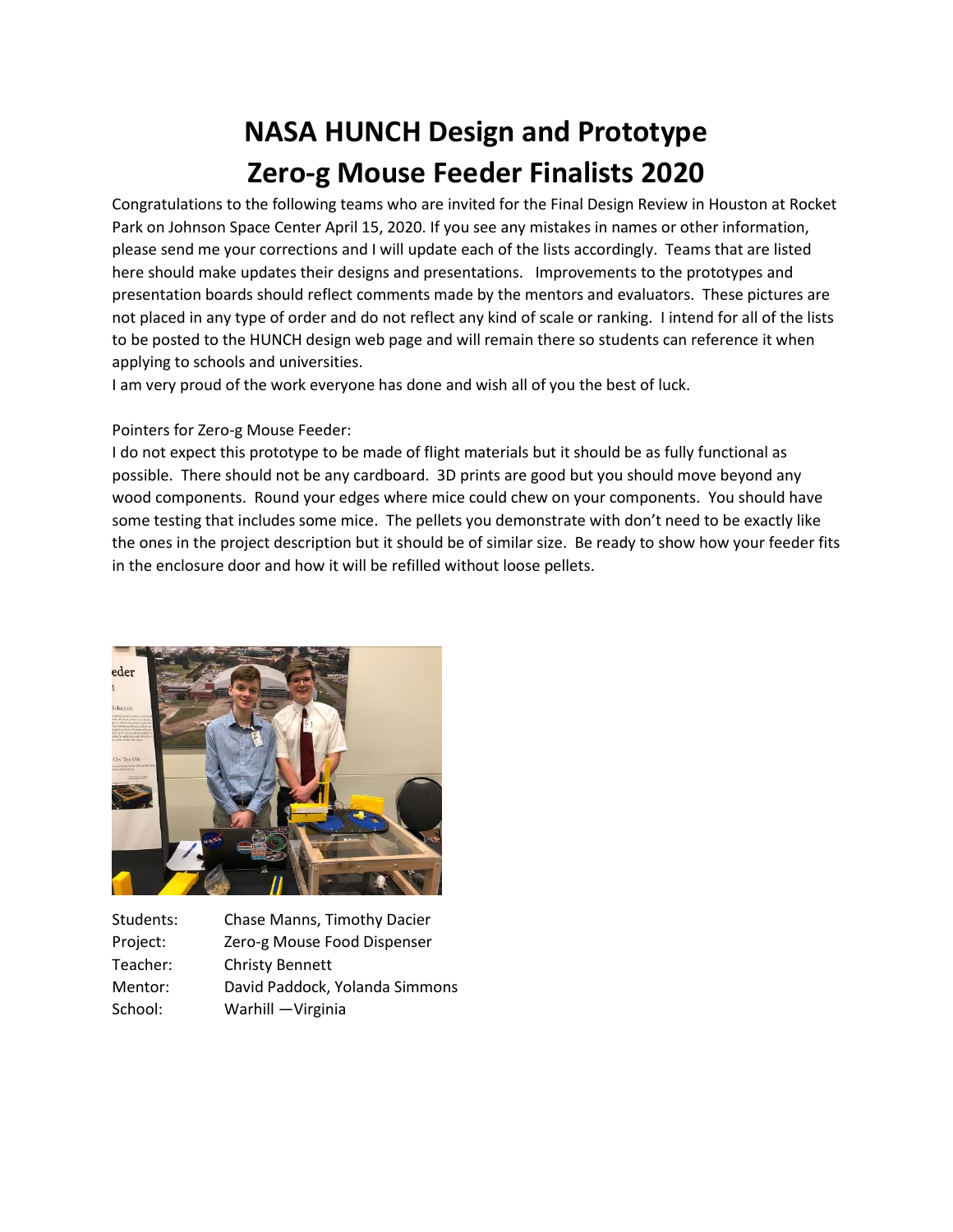

| Students: | Robert Chiccarine, Joel Martsinvosky, Jacob Cantor |
|-----------|----------------------------------------------------|
| Project:  | Mouse Food Dispenser                               |
| Teacher:  | <b>Fred Bauer</b>                                  |
| Mentor:   | Flo Gold                                           |
| School:   | Council Rock South---Pennsylvania                  |



Students: Nolan Angliss, Lucas Celeste, Eric Conway, Owen Fedele, Cam Schweitzer, Anna Weidman, Annika Yanoshak

- Project: Zero-g Mouse Food Dispenser
- Teacher: Kristen Magas
- Mentor: Flo Gold
- School: Tri-County RVTHS-- Massachusetts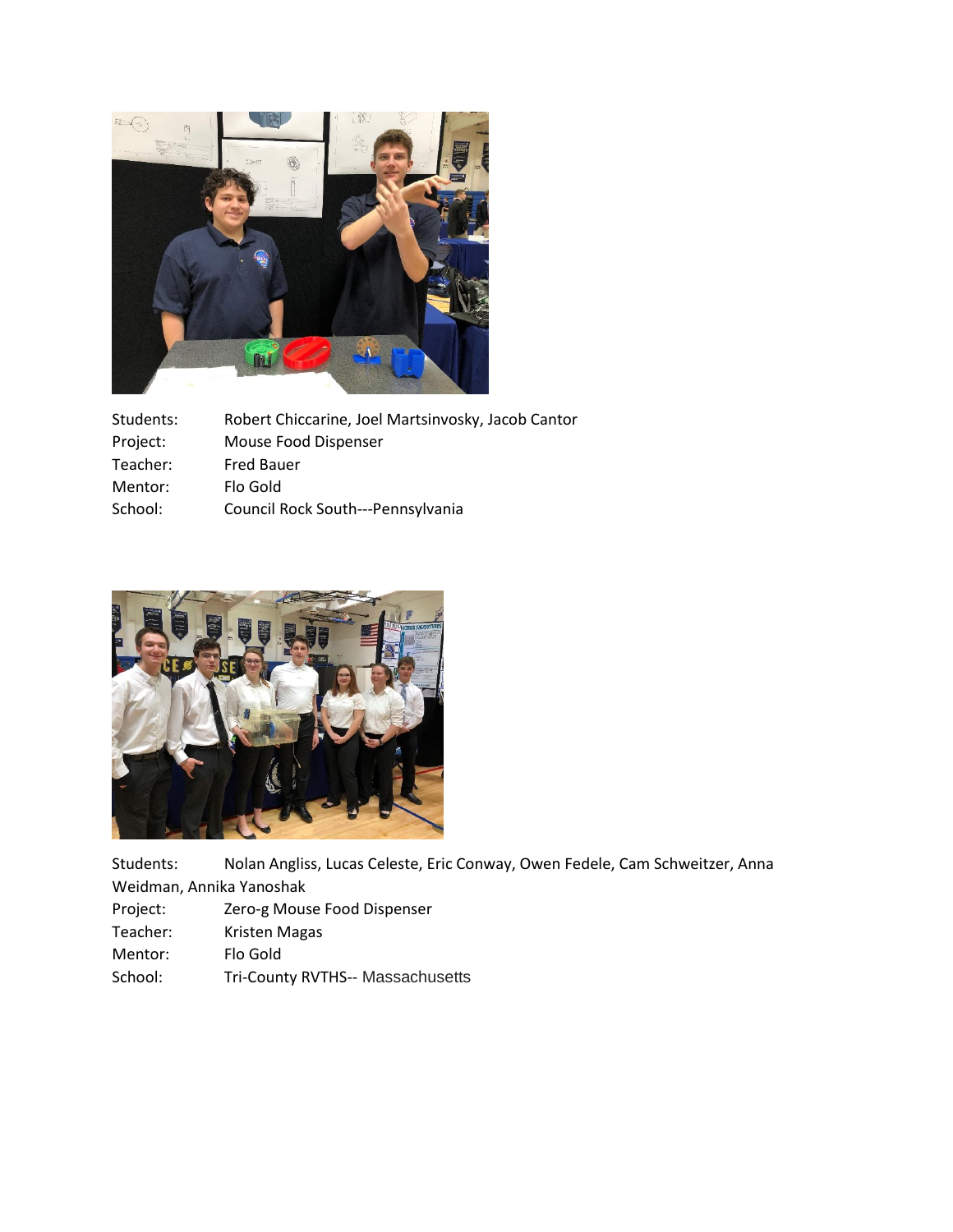

| Students: | Spencer Smith, Dustin Zika, Cameron Kelly |
|-----------|-------------------------------------------|
| Project:  | zero-g Mouse feeder                       |
| Teacher:  | Michael Hayes                             |
| Mentor:   | Alli Westover                             |
| School:   | iSchool--Texas                            |



Students: Elizabeth Fix & Benjamin White Project: Zero-g Mouse Food Dispenser<br>Teacher: Luke Becker Teacher: Luke Becker<br>
Mentor: Nancy Hall Nancy Hall School: Braham--Wisconsin